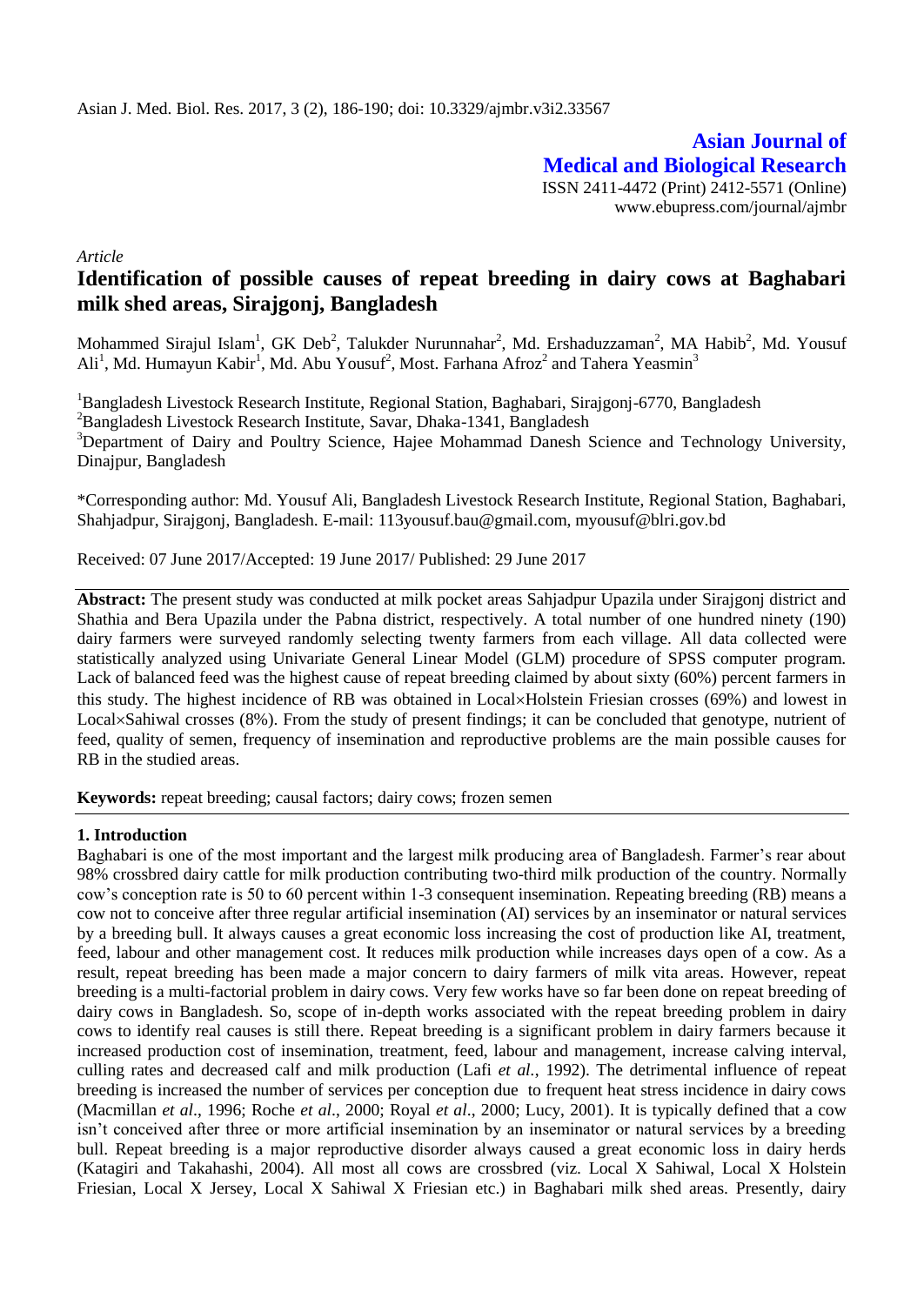farmers have been suffered a lot due to this problem. However, these farmers produce two-third milk to meet up the demand of milk of the country. It is necessary to solve the RB problems for producing more milk to achieve the vision 2021 of Bangladesh. But none is worked to minimize causes of repeat breeding problems in the aforesaid areas. Hence it is crying need to minimize the RB problems for profitable and sustainable for dairy farming in the milk pocket areas. That's why this study was undertaken with the objective to identify the causal factors associated with repeat breeding in dairy cows.

# **2. Materials and methods**

# **2.1. Study areas**

The present study was conducted at milk pocket areas Sahjadpur Upazila under Sirajgonj district and Shathia and Bera Upazila under the Pabna district, respectively. Nine (9) villages consisting three villages in each Upazilla were selected on the basis of livestock density. A total number of one hundred ninety (190) dairy farmers were surveyed randomly selecting twenty farmers from each village.

# **2.2. Questionnaire preparation**

Focal Group Discussion (FGD) with relevant stakeholders and informal survey were done before preparing questionnaire. Emphasis were given on breeding system, conception rate, age, parity, feeds and feeding systems, seasonal variation, management, and associated constraints in relation to repeat breeding condition in the study areas. Collected information's were used as a basis to prepare semi-structured questionnaire to quantify the most important part of the study. A semi-structured questionnaire were prepared based on cattle population, production, reproduction, feeds and feeding system, breeding system, housing, de-worming, vaccination, diseases condition, management and seasonal factor associated with repeat breeding in dairy cows. The different genetic makeup of breed, crossbred, age of Repeat breeder cows (RBC), parity, lactation length, calving interval, number of services per conception, breeding system like natural services and artificial insemination etc were considered for making the questionnaire. Single and multiple responses questions were considered for preparing the questionnaire. Single response questions are those questions where the sample household was asked a single reply and multiple response questions are those questions where the individual households were asked more than one answer to a given question. Before conducting the formal survey the questionnaire was pre-tested by interviewing some households and subsequently refine for finalization of the semi-structure questionnaire.

# **2.3. Data collection through survey work**

A total number 190 farmers were surveyed under this study. Data were collected directly with face to face interview method in respective farm household with the semi structured questionnaire. Along with the principal investigator (PI), scientific officers/co-authors and trained personnel were collected data by visiting respective household.

### **2.4. Quality test of concentrate mixture feed and frozen semen sample**

All possible causes in relation to repeat breeding problems were identified by survey in the studied areas. For identifying the root causes of RB, concentrate mixed feed and frozen semen samples were tested from different sources. Initially forty five concentrate mixed feed samples were collected from different farm households of three locations. Then three feed samples were taken finally after proper mixing, grinding by grinder machine at the Animal Nutrition Laboratory of BLRI, Regional Station, Baghabari, Sirajgonj. Later on feed samples were analyzed in different three Nutrition Laboratories of BLRI. Forty two frozen semen samples of different sources consisting six samples from each source were taken from the farmer's field. Then all collected semen samples were tested in the Artificial Insemination (AI) Laboratory of the Central Cattle Breeding and Dairy Farm (CCBDF), Savar, Dhaka and AI Laboratory of Rural development Academy (RDA), Bogra.

### **2.5. Rectal palpation**

Rectal palpation was also done in 46 repeat breeder cows to identify reproductive disorders and anatomical defects. Disposable hand gloves were used as protector. Cervix, uterine body, uterine horns were checked for uterine infection, pyometrial and endometrial, pregnancy and abnormal contents. Ovaries were carefully palpated for the presence and size of normal follicles corpus leutium or abnormal structures.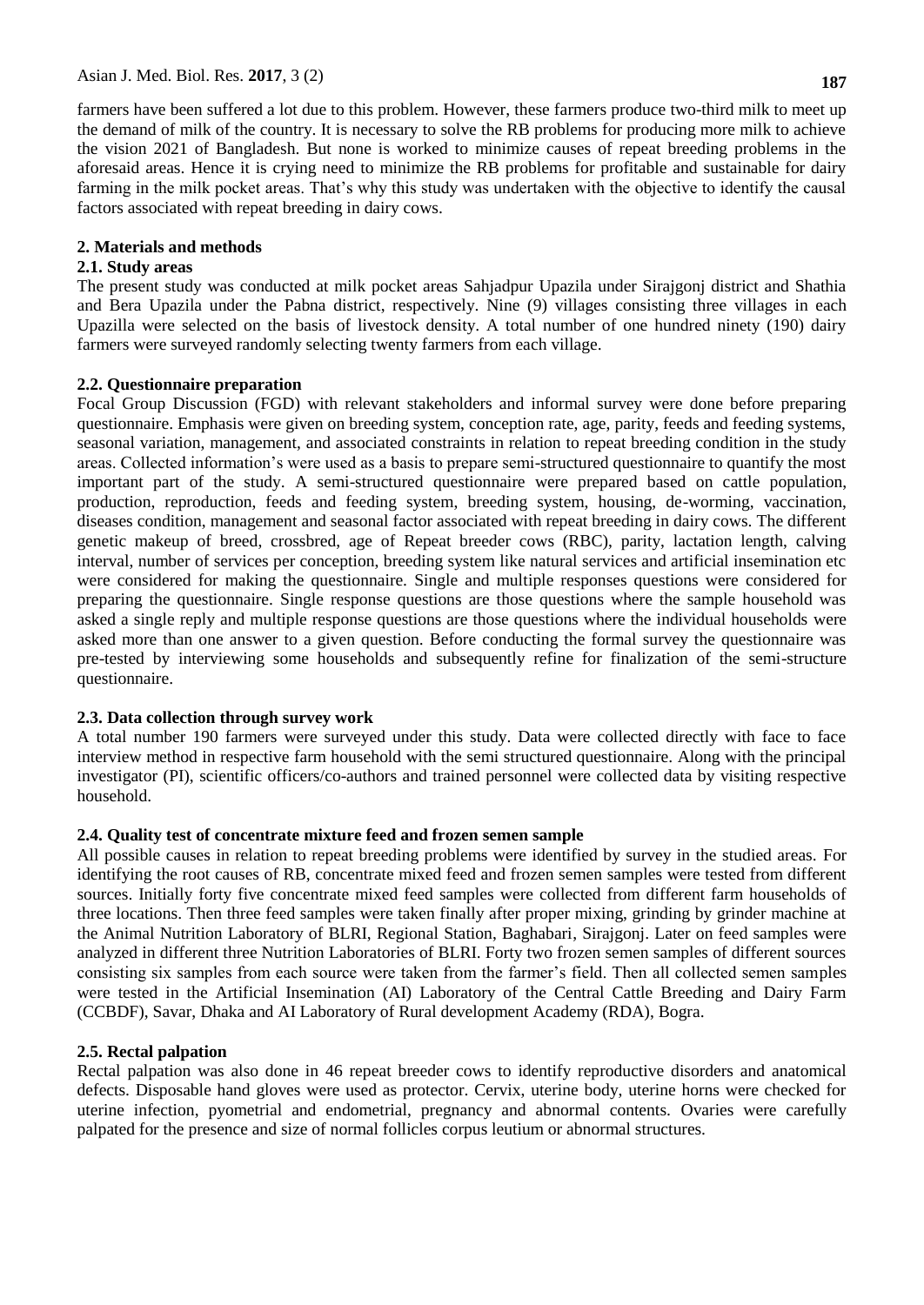#### **2.6. Statistical analysis**

All data collected from different events were statistically analyzed using Univariate General Linear Model (GLM) procedure of SPSS computer program version 17.00 for windows (SPSS Ins. 1998). The differences among means were tested using Least Significance Difference (LSD).

#### **3. Results and Discussion**

Farmer's opinions on different causal factors of repeat breeding are shown in Table 1. The possible causes of repeat breeding in dairy cows were 59.47, 51.58, 43.68, 31.05, 22.63, 20.53, 20.00, 18.95, 18.42, 9.47, and 7.37 percent for balanced feed, semen quality, reproductive diseases, unskilled AI workers, maltreatment of RBC, genotype, high milk production, timely AI, seasons, an-thelmentics and general diseases, respectively. No comments on possible causes of RB were made by the near about fifteen percent farmers during the survey. Heuwieser *et al.,* 1997; Pursley *et al.,* 1998; Yousuf *et al*., 2010a, Hallap *et al.,* 2006 and Morrel, 2006 were agreed within the results of present findings who reported the quality feed, semen quality, inadequate heat detection, timing of insemination, insemination technique and reproductive diseases in dairy cows were the main factors of RB. Garge *et al.* (2008) reported that balanced feeding is the mandatory factor for successful breeding in dairy cattle production. Lack of balancd feed was the higest cause of repeat breeding claimed by about sixty (60%) percnt farmers in this study. Availibity of concentrate feed ingredients and green grasses round the year may effect to provide the balanced feed for dairy cows. Quality of different concentrate feed ingredients may be one the major constraint of balanced feeding of dairy cattle production in the Baghabari milk pocket areas.

Table 2 shows the incidence of repeat breeding for different genotypes. The highest incidence of RB was obtained in Local×Holstein Friesian crosses (69%) and lowest in Local×Sahiwal crosses (8%). Similar results were obtained from Nuru and Dennis (1976) who found the incidence of repeat breeding ranged from 16.6 to 58.8% in Fulani herds of Nigeria. Kaikini *et al.* (1983) were found 21.9% incidence of repeat breeding in 411 Holstein × Gir cross cows in India between 1972 and 1980. The incidence of repeat breeding by Singh *et al*. (1983) who reported 7.4 to 18.6 % in Hostein, Danish Red and Sahiwal cows and their crosses that also same within the present findings. Table 3 shows the quality of frozen semen of different sources taken from the farmer's field. Maximum motile sperm was found 71.46 percent while minimum zero. Total motile sperm in frozen semen were significantly difference among different sources. Overall mean sperm concentration was found about 47 million per ml whereas motile sperm was around 32 percent only. The results of the present findings indicate that live sperm percent was obtained very low in spite of the higher concentrate of sperm (million/ml) which may be due to various sources of semen, semen processing, preservation and shortage of liquid  $N_2$  in cryo-cane etc. About 30% RB cows had reproductive problems in which about 40% of the RB cows of Local×Holstein Friesian crosses were the highest (Table 4). Cystic ovaries contain one or more persistent fluid –fluid cavities bigger than a follicle (Arthur, 1964). The incidence of cystic ovaries were found about nine percent in the present study that were almost similar with the findings of Kumi-Diaka *et al.*, 1981; Pandey *et al*, 1982; Husain and Muniraju, 1984 who were found 1-13% ovarian cystic incidence in Zebu Cattle. The present status of AI services were found 44.94, 31.01 and 24.05 percent ranging from the frequency of 4-8, 9-12 and above 12 times, respectively (Table 5). More than twelve times of AI services were given in about 25% of RB cows which clearly indicates that the malpractices of AI works as well as bad situation of reproduction of dairy cows in the studied areas. Table 6 shows the nutrient composition of concentrate mix feed which seem to be less crude protein (about 10.5% CP) in diet. Trace minerals can cure the problems of repeat breeding in dairy cows reported by Garge *et al.* (2008). Ca and P were 1.67 and 1.06 percent respectively in the concentrate mixture feed which clearly indicates that farmers were provided poor quality feeeds to their dairy cows in the studied areas.

| <b>SN</b> Causal factors | No. of farmers Percent $(\% )$ |       | <b>SN</b> | <b>Causal factors</b> | No. of<br>farmers | <b>Percent</b><br>$\mathcal{O}(6)$ |
|--------------------------|--------------------------------|-------|-----------|-----------------------|-------------------|------------------------------------|
| Balanced feed            | 113                            | 59.47 |           | High milk production  | 38                | 20.00                              |
| Semen quality            | 98                             | 51.58 | 8         | Timely AI             | 36                | 18.95                              |
| Reproductive diseases 83 |                                | 43.68 | Ч         | <b>Seasons</b>        | 35                | 18.42                              |
| Unskilled AI worker      | 59                             | 31.05 | 10        | Anthelmentics         | 18                | 9.47                               |
| Maltreatment of RBC      | 43                             | 22.63 |           | General diseases      | 14                | 7.37                               |
| Genotype                 | 39                             | 20.53 |           | No comments           | 29                | 15.26                              |

**Table 1. Farmer's opinion on causal factors in repeat breeding (N=190).**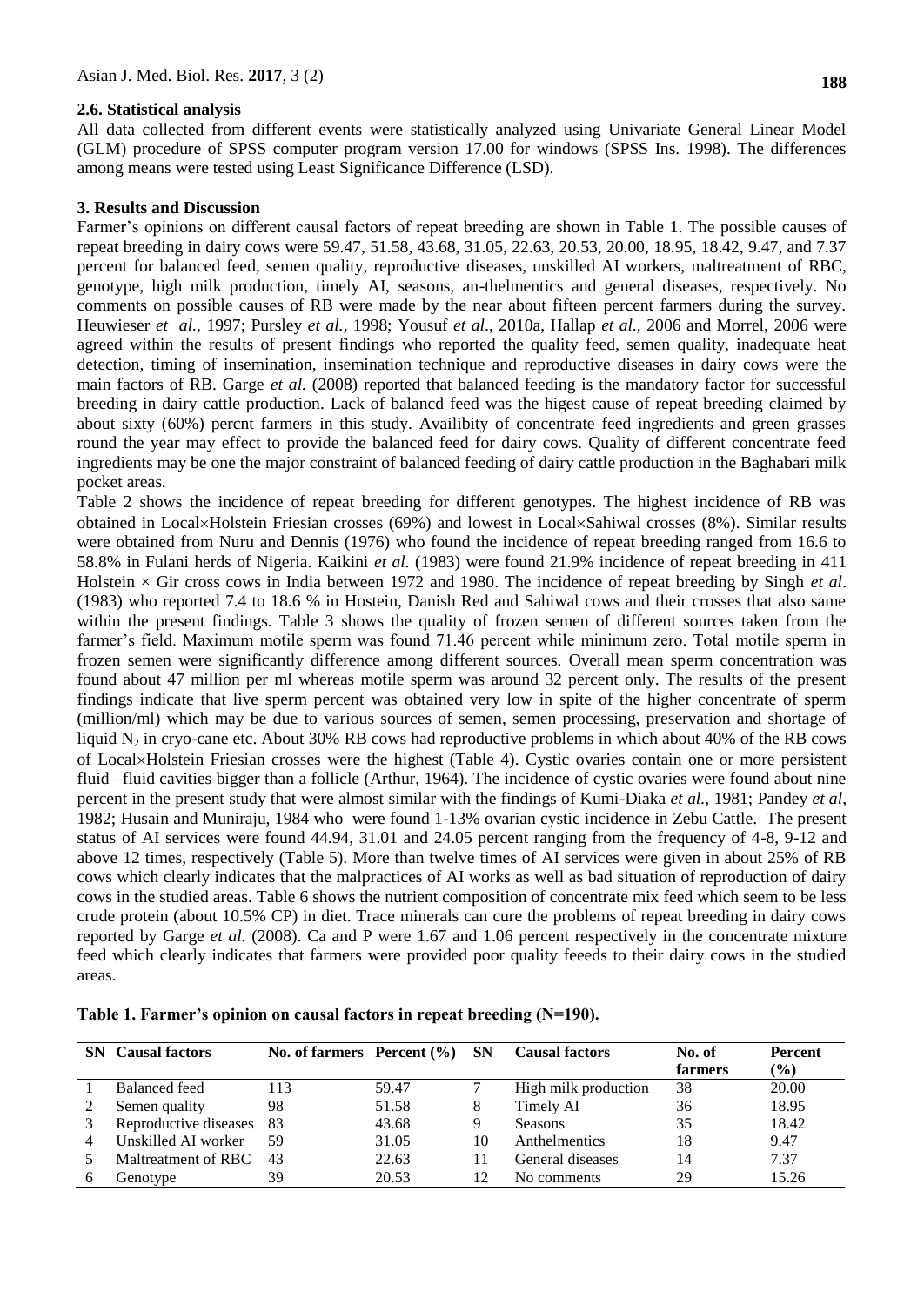### **Table 2. Incidence of RB in different genotypes.**

| <b>Types of genotypes</b>                | No. of RB cows | Incidence $(\% )$ |
|------------------------------------------|----------------|-------------------|
| Local×Holstein Friesian (L×HF)           | 209            | 68.52             |
| Local $\times$ Jersey (L $\times$ J)     | 35             | 11.48             |
| Local ×Sahiwal                           | 24             | 7.87              |
| Local ×Jersey×Holstein Friesian (L×J×HF) | 37             | 12.13             |
| Total                                    | 305            | 100               |

### **Table 3. Quality of frozen semen samples taken from different sources.**

|                 |                                         | Type of motility $(\% )$ |                 |                  |                 |                  |                     |                   |
|-----------------|-----------------------------------------|--------------------------|-----------------|------------------|-----------------|------------------|---------------------|-------------------|
|                 | Sample Concentr.<br>Source (million/ml) | Progr.                   | <b>Circle</b>   | Fast             | <b>Slow</b>     | Local            | <b>Motile sperm</b> | Immotile<br>sperm |
|                 |                                         | Mean $\pm$ SE (N=6)      |                 |                  |                 |                  |                     |                   |
| $\mathbf{A}$    | $33.90 \pm 15.45$                       | $17.38 \pm 9.75$         | 0.00            | $15.16 \pm 8.59$ | $2.18 \pm 1.25$ | $3.14 \pm 1.66$  | $20.42 \pm 11.41$   | 79.61±11.39       |
| B               | $63.75 \pm 21.87$                       | $14.76 \pm 4.03$         | $0.78 \pm 0.06$ | $9.23 \pm 2.55$  | $4.8 \pm 1.44$  | $5.9 \pm 1.67$   | $20.65 \pm 5.69$    | $79.35 \pm 5.69$  |
| C               | $52.44 \pm 11.15$                       | $41.14 \pm 6.94$         | $0,25\pm0.02$   | $31.37 \pm 4.90$ | $9.47 \pm 2.21$ | $7.57 \pm 0.65$  | $48.43 \pm 7.26$    | $51.17 \pm 7.26$  |
| D               | $34.06 \pm 9.71$                        | $23.10 \pm 2.71$         | $0.03 \pm 0.01$ | $17.00 \pm 2.53$ | $5.04 \pm 0.45$ | $5.84 \pm 0.70$  | $27.95 \pm 1.77$    | $72.39 \pm 1.85$  |
| E               | $12.56 \pm 6.39$                        | $25.57 \pm 6.55$         | $0.11 \pm 0.11$ | $15.98 \pm 5.38$ | $9.49 \pm 1.38$ | $10.36 \pm 1.34$ | $35.90 \pm 7.82$    | $64.09 \pm 7.81$  |
| $\mathbf{F}$    | $46.95 \pm 9.18$                        | $40.99 \pm 8.31$         | $0.16 \pm 0.08$ | $31.72 \pm 6.03$ | $9.12 \pm 2.30$ | $9.00 \pm 1.97$  | $50.02 \pm 10.22$   | $50.13 \pm 10.14$ |
| G               | $60.78 \pm 20.67$                       | $12.47 + 5.07$           | $0.03 \pm 0.02$ | $8.98 \pm 3.68$  | $3.47 \pm 1.42$ | $4.54 \pm 1.82$  | $17.03 \pm 6.77$    | $82.97 + 6.77$    |
| Min.            | 5.44                                    | $\theta$                 | 0               | $\theta$         | 0               | $\theta$         | $\Omega$            | 28.67             |
| Max.            | 116.77                                  | 58.3                     | 0.4             | 43.7             | 15.9            | 14.03            | 71.46               | 100               |
| Overall<br>mean | $46.50 \pm 6.18$                        | $25.40 \pm 3.17$         | $0.10+0.02$     | $18.87 + 2.48$   | $6.22 \pm 0.80$ | $6.54 \pm 0.68$  | $31.86 \pm 3.73$    | $68.20 \pm 3.72$  |
| CV(%)           | 72.80                                   | 68.42                    | 132.0           | 72.03            | 70.65           | 57.12            | 64.08               | 29.87             |
| Sig.            | <b>NS</b>                               | ∗                        | *               | $***$            | *               | <b>NS</b>        | *                   | *                 |

\*\*p<0.001, \*P<0.05, NS= Non significant, SE=Standard Error, Sig.= Significant, CV=Coefficient of variation, Min.=Minimum, Max.=Maximum.

# **Table 4. Reproductive disorders observed in rectal palpation of RBC in different genotypes.**

| <b>Reproductive organs</b> | <b>Condition</b> |             |              |               |                |           |
|----------------------------|------------------|-------------|--------------|---------------|----------------|-----------|
|                            |                  | <b>L×HF</b> | $L \times J$ | <b>L×J×HF</b> | <b>Overall</b> | Sig.      |
| Cervix                     | Normal           | 100(30)     | 100(09)      | 83.3 (05)     | 97.80(45)      | *         |
|                            | Thin             | $\Omega$    | 0            | 16.7(01)      | 02.20(01)      |           |
|                            | Normal           | 90.00(27)   | 88.90 (08)   | 100(06)       | 91.10(41)      | NS        |
| Ovary                      | Cystic           | 10.00(03)   | 11.1(01)     | $\theta$      | 08.90(04)      |           |
|                            | Normal           | 70.00(21)   | 77.80 (07)   | 100(06)       | 75.60 (34)     |           |
| Uterus                     | <b>Metritis</b>  | 23.30(07)   | 22.20(02)    | $\Omega$      | 20.00(09)      | <b>NS</b> |
|                            | Pyometra         | 6.70(02)    | 0            | $\Omega$      | 04.40(02)      |           |
|                            | Normal           | 60.00(18)   | 66.60(06)    | 83.30 (05)    | 70.00(29)      | $***$     |
| Overall                    | Problem          | 40.00(12)   | 33.40(03)    | 16.70(01)     | 30.00(16)      |           |

\*P<0.01, NS= Non significant, SE=Standard Error, Sig.= Significant, L=Local, J=Jersey, HF=Holstein Friesian

# **Table 5. Frequency of AI services given to RB cows in the studied areas.**

| <b>Frequency of AI services</b> | No. of RB cows | Percent $(\% )$ |
|---------------------------------|----------------|-----------------|
| $4 - 8$                         | 137            | 44.94           |
| $9 - 12$                        | 95             | 31.01           |
| above 12                        | 73             | 24.05           |
| Overall                         | 305            | 100             |